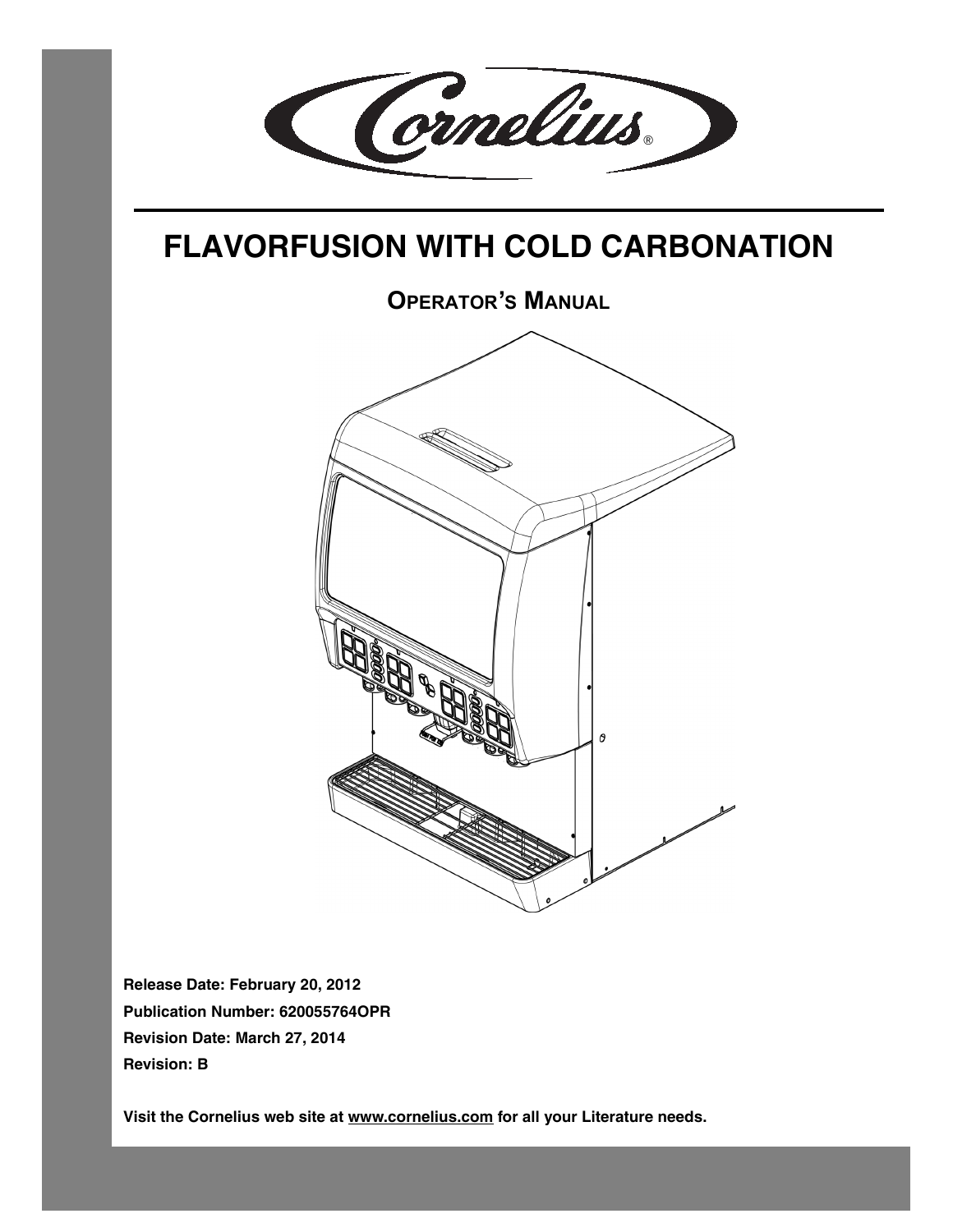The products, technical information, and instructions contained in this manual are subject to change without notice. These instructions are not intended to cover all details or variations of the equipment, nor to provide for every possible contingency in the installation, operation or maintenance of this equipment. This manual assumes that the person(s) working on the equipment have been trained and are skilled in working with electrical, plumbing, pneumatic, and mechanical equipment. It is assumed that appropriate safety precautions are taken and that all local safety and construction requirements are being met, in addition to the information contained in this manual.

This Product is warranted only as provided in Cornelius' Commercial Warrant applicable to this Product and is subject to all of the restrictions and limitations contained in the Commercial Warranty.

Cornelius will not be responsible for any repair, replacement or other service required by or loss or damage resulting from any of the following occurrences, including but not limited to, (1) other than normal and proper use and normal service conditions with respect to the Product, (2) improper voltage, (3) inadequate wiring, (4) abuse, (5) accident, (6) alteration, (7) misuse, (8) neglect, (9) unauthorized repair or the failure to utilize suitably qualified and trained persons to perform service and/or repair of the Product, (10) improper cleaning, (11) failure to follow installation, operating, cleaning or maintenance instructions, (12) use of "non-authorized" parts (i.e., parts that are not 100% compatible with the Product) which use voids the entire warranty, (13) Product parts in contact with water or the product dispensed which are adversely impacted by changes in liquid scale or chemical composition.

#### **Contact Information:**

To inquire about current revisions of this and other documentation or for assistance with any Cornelius product contact:

**www.cornelius-usa.com**

**800-238-3600**

#### **Trademarks and Copyrights:**

This document contains proprietary information and it may not be reproduced in any way without permission from Cornelius.

This document contains the original instructions for the unit described.

CORNELIUS INC 101 Regency Drive Glendale Heights, IL Tel: + 1 800-238-3600

Printed in U.S.A.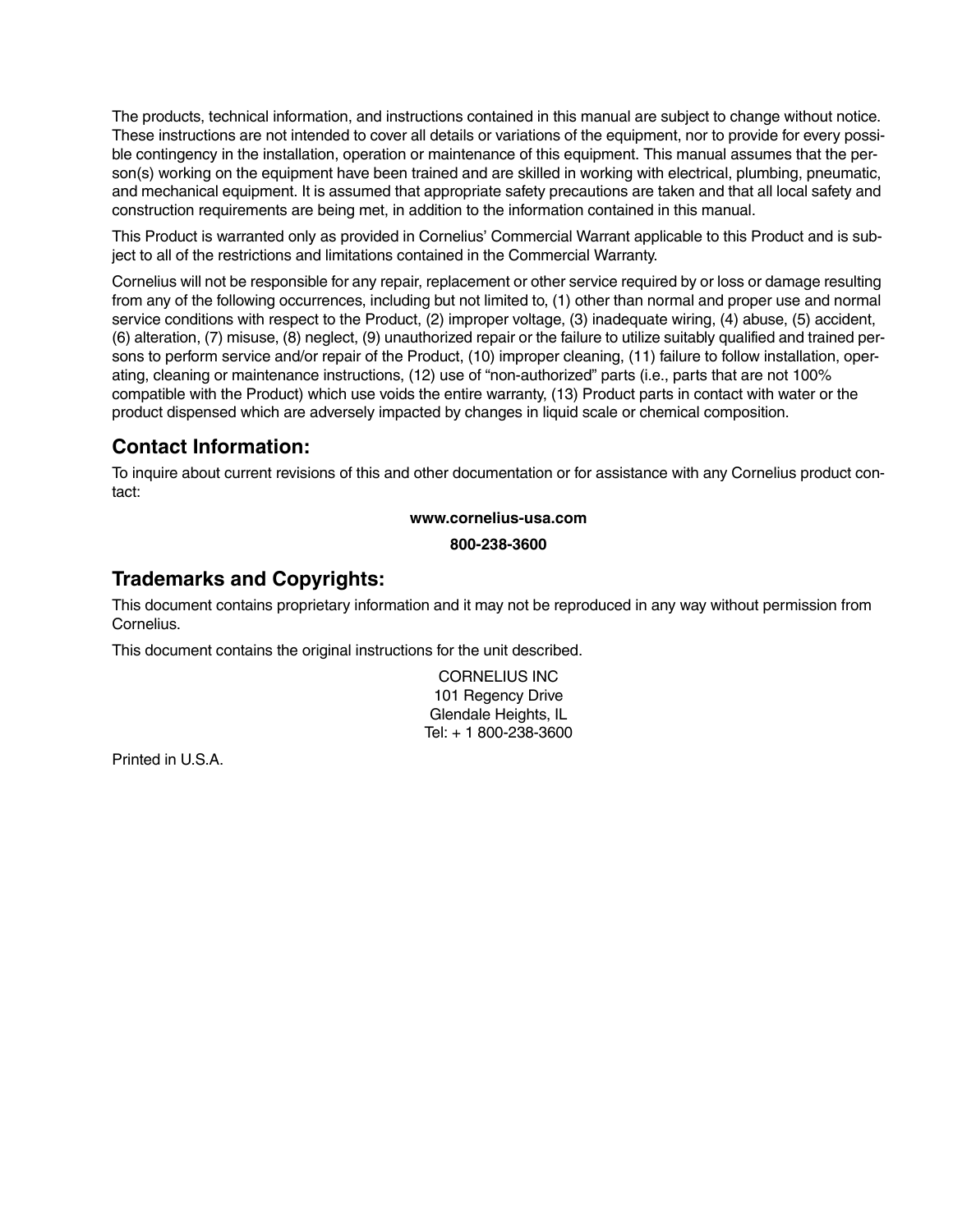# **[TABLE OF CONTENTS](#page-0-0)**

| Monthly Cleaning: (In addition to daily and weekly procedures) 5 |  |
|------------------------------------------------------------------|--|
|                                                                  |  |
|                                                                  |  |
|                                                                  |  |
|                                                                  |  |
|                                                                  |  |
|                                                                  |  |
|                                                                  |  |
|                                                                  |  |
|                                                                  |  |
|                                                                  |  |
|                                                                  |  |
|                                                                  |  |
|                                                                  |  |
|                                                                  |  |
|                                                                  |  |
|                                                                  |  |
| Water Pump Maintenance (or after water system disruption) 9      |  |
|                                                                  |  |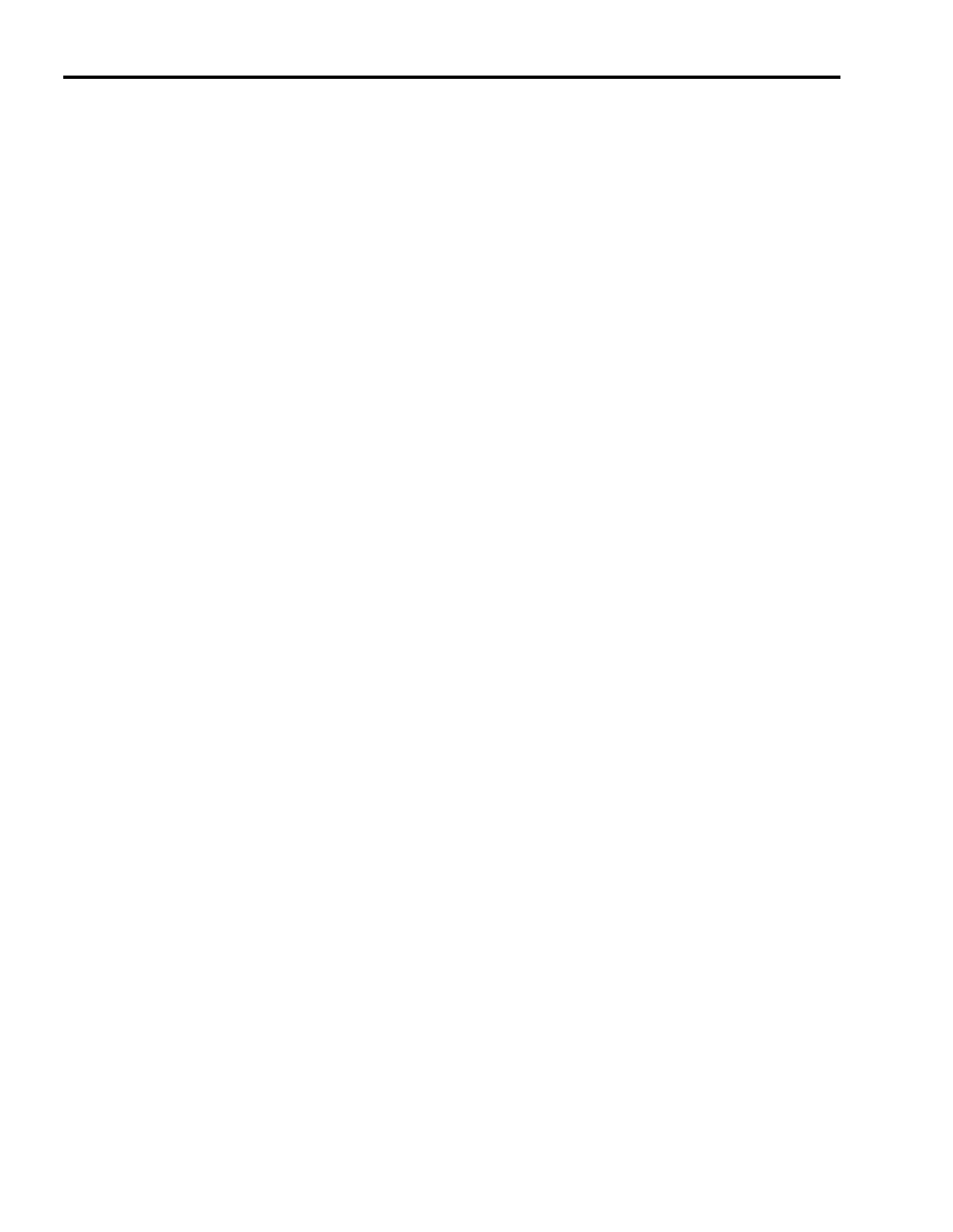Cornelius.

# **SAFETY INSTRUCTIONS**

## <span id="page-4-1"></span><span id="page-4-0"></span>**READ AND FOLLOW ALL SAFETY INSTRUCTIONS**

#### <span id="page-4-2"></span>**Safety Overview**

- Read and follow ALL SAFETY INSTRUCTIONS in this manual and any warning/caution labels on the unit (decals, labels or laminated cards).
- Read and understand ALL applicable OSHA (Occupational Safety and Health Administration) safety regulations before operating this unit.

#### <span id="page-4-3"></span>**Recognition**



## <span id="page-4-4"></span>**DIFFERENT TYPES OF ALERTS**

# **! DANGER:**

Indicates an immediate hazardous situation which if not avoided WILL result in serious injury, death or equipment damage.

## **! WARNING:**

Indicates a potentially hazardous situation which, if not avoided, COULD result in serious injury, death, or equipment damage.

# **! CAUTION:**

Indicates a potentially hazardous situation which, if not avoided, MAY result in minor or moderate injury or equipment damage.

## <span id="page-4-5"></span>**SAFETY TIPS**

- Carefully read and follow all safety messages in this manual and safety signs on the unit.
- Keep safety signs in good condition and replace missing or damaged items.
- Learn how to operate the unit and how to use the controls properly.
- Do not let anyone operate the unit without proper training. This appliance is not intended for use by very young children or infirm persons without supervision. Young children should be supervised to ensure that they do not play with the appliance.
- Keep your unit in proper working condition and do not allow unauthorized modifications to the unit.

## <span id="page-4-6"></span>**QUALIFIED SERVICE PERSONNEL**

### **! WARNING:**

Only trained and certified electrical, plumbing and refrigeration technicians should service this unit. ALL WIRING AND PLUMBING MUST CONFORM TO NATIONAL AND LOCAL CODES. FAILURE TO COMPLY COULD RESULT IN SERIOUS INJURY, DEATH OR EQUIPMENT DAMAGE.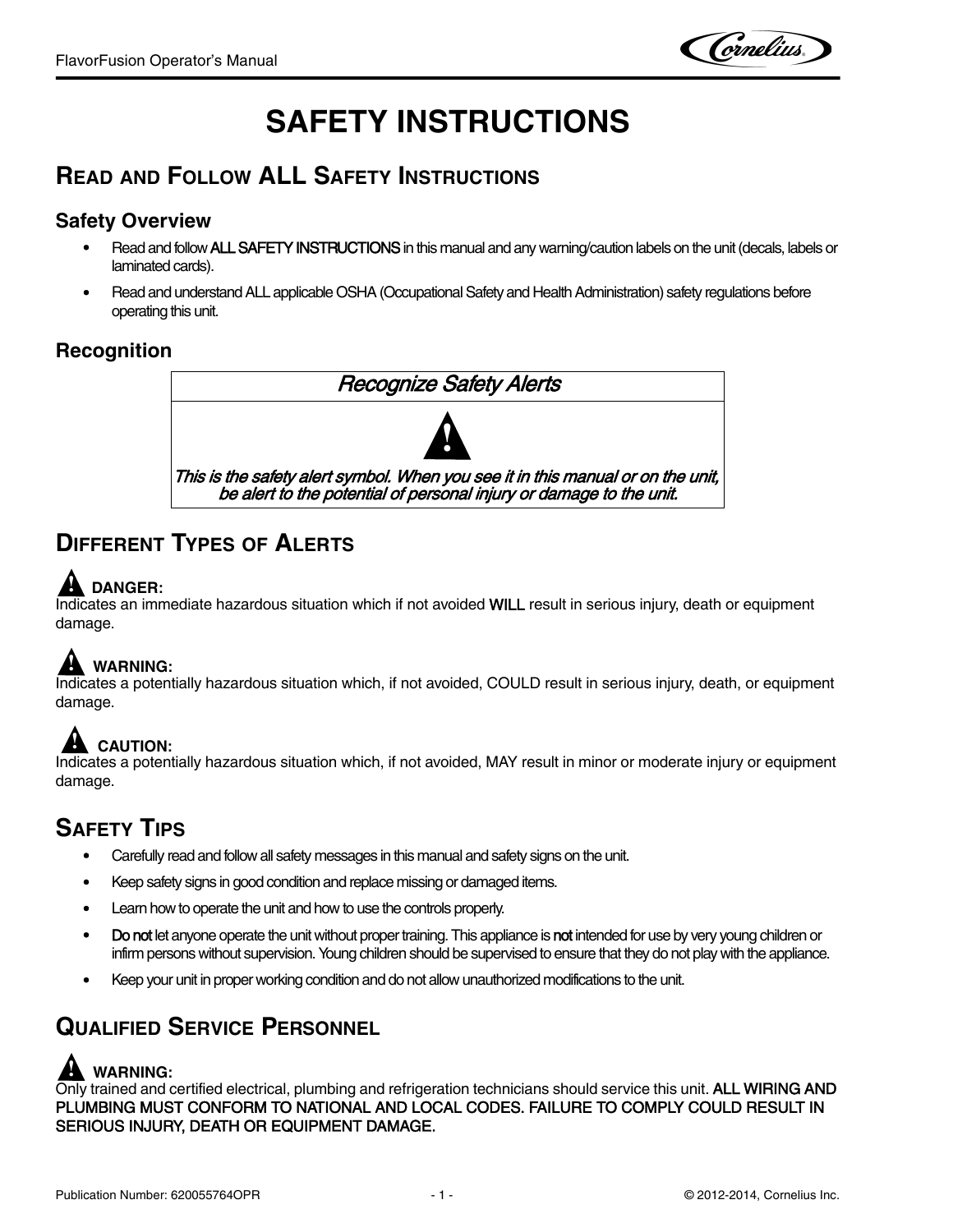

### <span id="page-5-0"></span>**SAFETY PRECAUTIONS**

This unit has been specifically designed to provide protection against personal injury. To ensure continued protection observe the following:

# **! WARNING:**

Disconnect power to the unit before servicing following all lock out/tag out procedures established by the user. Verify all of the power is off to the unit before any work is performed.

Failure to disconnect the power could result in serious injury, death or equipment damage.

## **! CAUTION:**

Always be sure to keep area around the unit clean and free of clutter. Failure to keep this area clean may result in injury or equipment damage.

## <span id="page-5-1"></span>**SHIPPING AND STORAGE**

## **! CAUTION:**

Before shipping, storing, or relocating the unit, the unit must be sanitized and all sanitizing solution must be drained from the system. A freezing ambient environment will cause residual sanitizing solution or water remaining inside the unit to freeze resulting in damage to internal components.

## <span id="page-5-2"></span>**CO2 (CARBON DIOXIDE) WARNING**

## **! DANGER:**

 $\overline{CO2}$  displaces oxygen. Strict attention MUST be observed in the prevention of CO2 gas leaks in the entire CO2 and soft drink system. If a CO<sub>2</sub> gas leak is suspected, particularly in a small area, IMMEDIATELY ventilate the contaminated area before attempting to repair the leak. Personnel exposed to high concentrations of CO2 gas experience tremors which are followed rapidly by loss of consciousness and DEATH.

## <span id="page-5-3"></span>**MOUNTING IN OR ON A COUNTER**

### **! WARNING:**

When installing the unit in or on a counter top, the counter must be able to support a weight in excess of 620 lbs. to insure adequate support for the unit. FAILURE TO COMPLY COULD RESULT IN SERIOUS INJURY, DEATH OR EQUIPMENT DAMAGE.

**NOTE:Many units incorporate the use of additional equipment such as icemakers. When any addition equipment is used you must check with the equipment manufacturer to determine the additional weight the counter will need to support to ensure a safe installation.**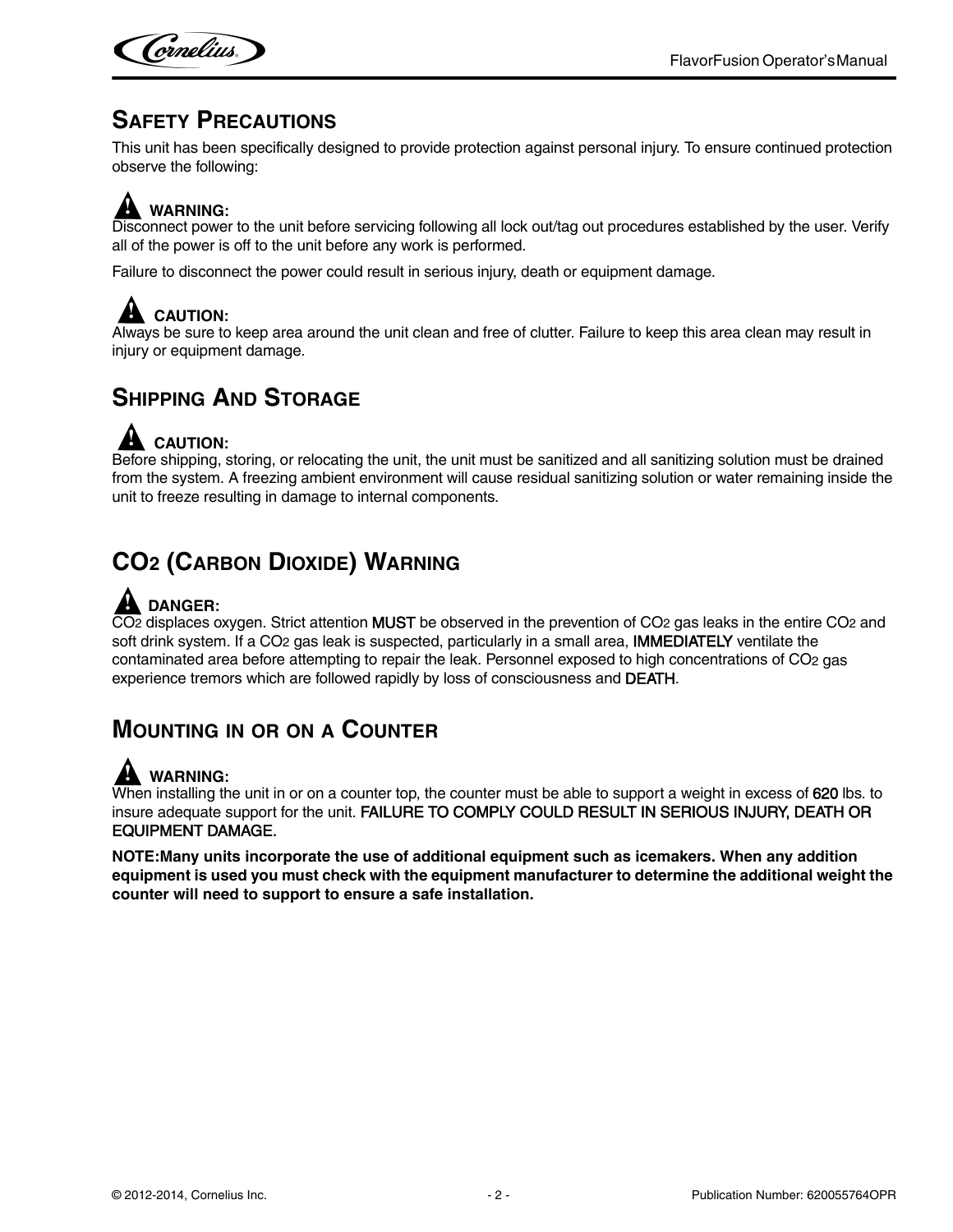# <span id="page-6-0"></span>**START-UP AND OPERATING INSTRUCTIONS**

## <span id="page-6-1"></span>**ICE DRINK DISPENSER**

The ice drink dispenser shall be installed by qualified personnel following instruction given in the Installation manual part number 620055764INS. Fill the hopper with ice. Dispense several large cups of ice (approximately 20 to 30 seconds total dispensing time) to allow ice to fill the cold plate cabinet. Add ice to the hopper as necessary to refill, then replace the lid. Allow 10 to 15 minutes for the cold plate to cool down. Repeat this procedure whenever the dispenser has run out of ice. Start up the beverage system and adjust faucets to the proper brix. Contact your local syrup distributor for complete information on the beverage system.

# **! CAUTION:**

Dispenser cannot be used with crushed or flaked ice. Use of bagged ice which has frozen into large chunks can void warranty. The dispenser agitator is not designed to be an ice crusher. Use of large chunks of ice which "jam up" inside the hopper will cause failure if the agitator motor and damage to the hopper. If bagged ice is used, it must be carefully and completely broken into small, cube-sized pieces and left to "temper" or warm up for a minimum of 20 minutes in room temperature before loading into the dispenser hopper.

The ice drink dispenser is designed to operate in ambient temperatures ranging from 65 to  $95^{\circ}$  F. Do not allow the unit to be stored or operated in conditions below  $32^{\circ}$  F. This could cause damage to the unit.

In normal operation, pushing the ice dispenser mechanism will cause ice to flow from the ice chute. Ice flow will continue until the dispenser mechanism is released. Dispensing of any faucet will provide beverage of the appropriate flavor.

# **! WARNING:**

Use caution to avoid spilling ice when filling dispenser. Clean up immediately any spilled ice from filling or operating the unit. To prevent contamination of ice, the lid must be installed on the unit at all times. Failure to clean up spills could result in serious injury or death

If the dispenser fails to dispense ice or beverage, refer to the troubleshooting section in the Installation Manual part number 620055764INS.

**NOTE: The dispenser is not designed for a wash-down environment and MUST NOT be placed in an area where a water jet could be used.**

**NOTE: This appliance is not intended for use by personnel (including children) with reduced physical, sensory or mental capabilities or lack of experience and knowledge, unless given supervision or instruction concerning use of the appliance by a person responsible for safety.**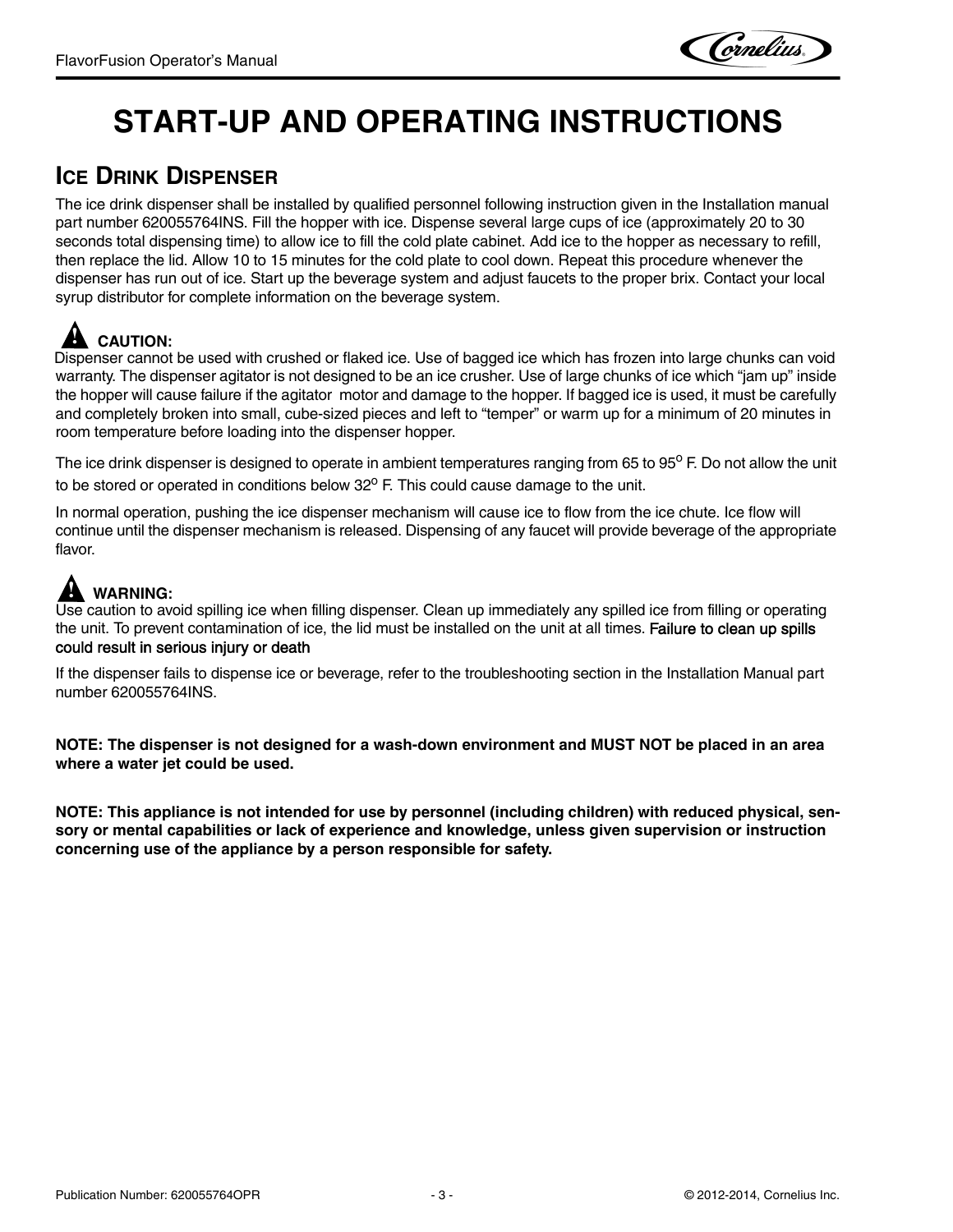

# <span id="page-7-0"></span>**CLEANING AND MAINTENANCE INSTRUCTIONS**

These instructions are used on all Cornelius ice drink dispensers. Some models may have additional cleaning requirements. Those models will have addition procedures listed later in the manual.

# **! WARNING:**

Disconnect power to the unit before cleaning or servicing following all lock out / tag out procedures established by the user. Verify all of the power is off to the unit before performing any work.

Failure to comply could result in serious injury, death or damage to the equipment.

## **! CAUTION:**

Do not use metal scrapers, sharp objects or abrasives on the ice storage hopper, top cover, agitator disc or exterior surfaces as damage to the unit may result. Do not use solvents or other cleaning agents as they may attack the material resulting in damage to the unit.

**Soap solution** – Use a mixture of mild detergent and warm (100° F ) potable water.

**Sanitizing Solution** – Dissolve 2 packets (4 oz) of Stera Sheen Green Label into 2 gallons of warm (80 – 100° F) potable water to ensure 200 ppm of chlorine.

### <span id="page-7-1"></span>**Daily Cleaning:**

- 1. Remove cup rest from drip tray and clean with warm soapy water, rinse with clean water and allow to air dry.
- 2. Wipe down the exterior of the unit with warm soapy water, rinse with clean water and allow to air dry.
- 3. Remove valve nozzles and diffusers and wash in warm soapy water, rinse in clean water and allow to air dry.
- 4. Clean the interior of the ice chute using the brush provided with the unit with warm soapy water, rinse with clean water and allow to air dry.
- 5. Spray the ice chute inside and out with sanitizer and allow to air dry.
- 6. Pour warm soapy water down the drains to keep them clean and flowing smoothly.
- 7. Spray the nozzles and diffusers inside and outside with approved sanitizing solution, reinstall them on the valves and allow to air dry.
- 8. Reinstall the cup rest into the drip tray.
- 9. Pour all remaining sanitizer solution down the drains to help keep the drain clear.

#### <span id="page-7-2"></span>**Daily Maintenance:**

- 1. Check the temperature, smell and taste of the product.
- 2. Check the water pressure coming to the unit using the pressure gauges on the back room package.
- 3. Check carbonation of the drink
- 4. Check level of CO2 supply to the system.
- 5. Check the date on all of the BIB's (bags in boxes).

#### <span id="page-7-3"></span>**Weekly Cleaning: (In addition to daily procedures)**

Remove the ice chute cover and clean it along with the back half with warm soapy using the brush provided with the unit. Rinse with clean water and reinstall on the unit. Spray the ice chute assembly with approved sanitizer allowing it to air dry.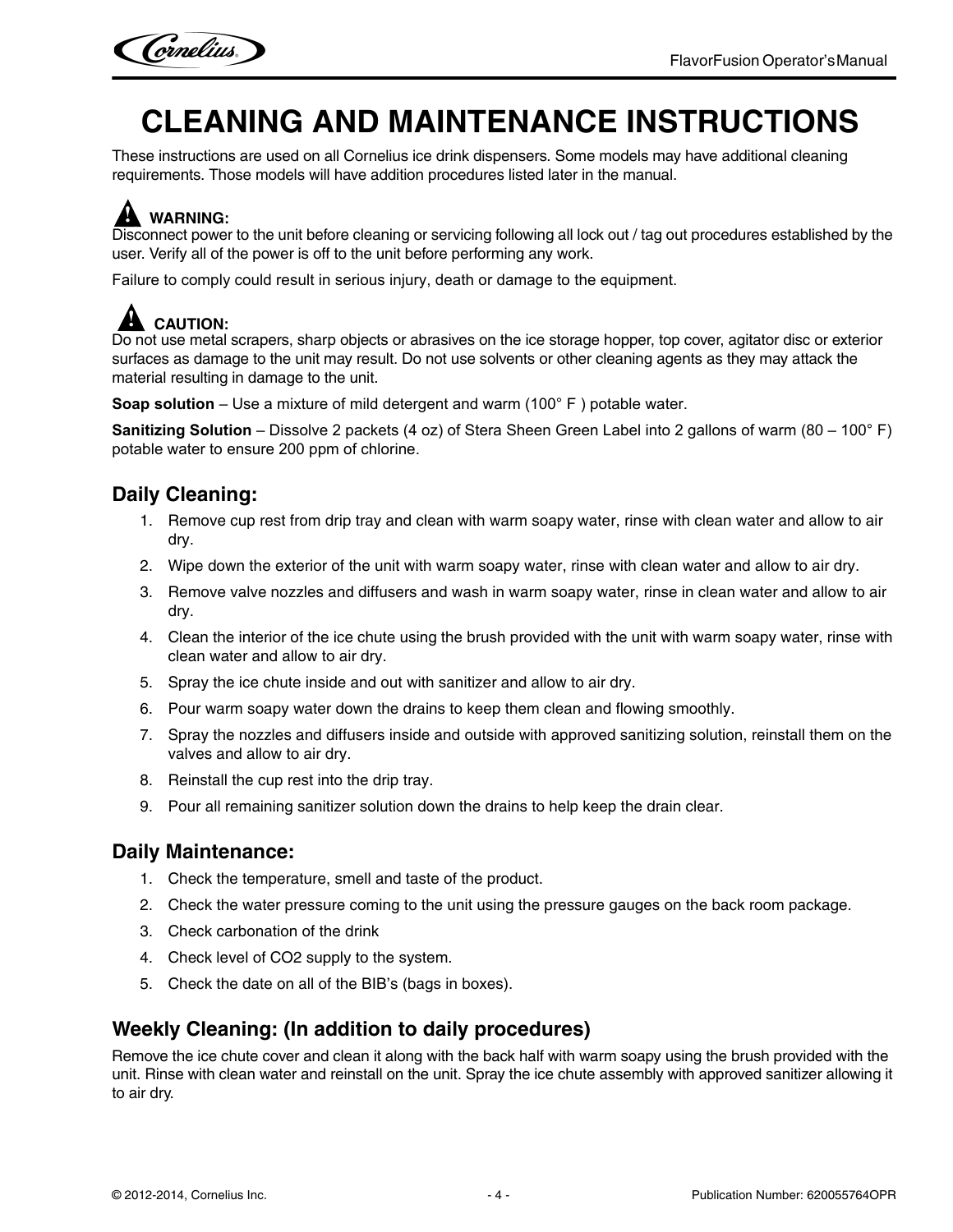Cornelius.

#### <span id="page-8-0"></span>**Monthly Cleaning: (In addition to daily and weekly procedures)**

- 1. Flush and sanitize all syrup lines as well as all of the syrup connectors. (See the sanitize syrup lines section shown later in this manual).
- 2. Remove ice from hopper and clean and sanitize the hopper. (See the Cleaning the interior surfaces section shown later in this manual).
- 3. While cleaning the hopper use the brush provided with the unit to clean the cold plate surface. To accomplish this, the brush needs to be extended through the opening in the bottom of the hopper.

#### <span id="page-8-1"></span>**Yearly Maintenance:**

Have the water pump and check valve inspected and cleaned by a qualified service technician.

Have the CO2 gas check valve inspected and cleaned by a qualified service technician.

Remove the unit's splash and cold plate cover to clean and sanitize the cold plate surface. (See the cleaning the cold plate section shown later in this manual).

### <span id="page-8-2"></span>**Cleaning Interior Surfaces (Monthly Cleaning)**

## **! CAUTION:**

When pouring liquid into the hopper, do not exceed the rate of 1/2 gallon per minute. Pouring more liquid into the hopper could result in an overflow situation may result in injury or damage to the equipment.

IMPORTANT: Perform the following at least once a month.

- 1. Remove agitator assembly.
- 2. Using a nylon bristle brush or sponge, clean the interior of the hopper, top cover and agitator assembly with soap solution. Thoroughly rinse the hopper, cover and agitator surfaces with clean potable water.
- 3. Reassemble agitator assembly. Take special care to ensure that the thumbscrew is tight.
- 4. Using a mechanical spray bottle filled with sanitizing solution, spray the entire interior and agitator assembly. Allow to air dry.
- 5. Remove merchandiser and ice chute cover from unit.
- 6. With a nylon bristle brush or sponge, clean the inside of the ice chute, gasket, and cover with soap solution and rinse thoroughly to remove all traces of detergent.
- 7. Reassemble ice chute assembly.
- 8. Using a mechanical spray bottle filled with sanitizing solution, spray the inside of the ice chute. Allow to air dry.
- 9. Reinstall merchandiser.

#### <span id="page-8-3"></span>**Cold Plate (Yearly Maintenance)**

- 1. Remove splash panel.
- 2. Remove or move the plastic cold plate cover to expose the cold plate.
- 3. Locate and remove any debris from the drain trough. Check that the drain holes are not clogged.
- 4. Pour small amount of soap solution through cold plate openings in hopper.
- 5. Using a cloth, wash down the surfaces of the cold plate and plastic cover with soap solution.
- 6. Install and properly position the access covers on the cold plate.
- 7. Install the splash panel in the reverse order it was removed.
- 8. Rinse cold plate surface by pouring potable water through hopper openings.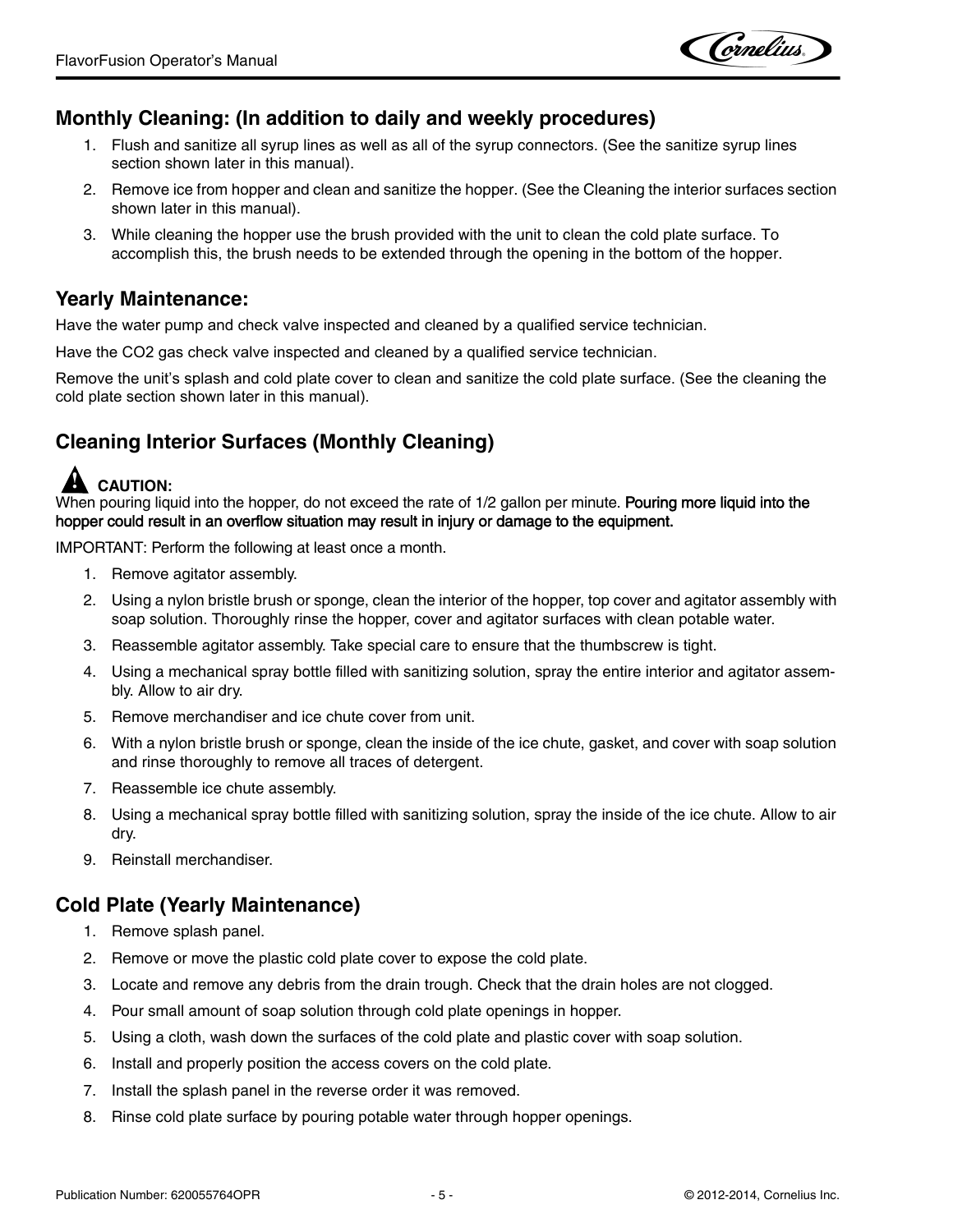### <span id="page-9-0"></span>**Product Tubing (Monthly Cleaning)**

## **! CAUTION:**

Only trained and qualified persons should perform these cleaning and sanitizing procedures.

#### **Sanitize Pre-Mix and Post–Mix Tank System**

- 1. Remove all the quick disconnects from all the tanks. Fill a suitable pail or bucket with soap solution.
- 2. Submerge all disconnects (gas and liquid) in the soap solution and then clean them using a nylon bristle brush. (Do not use a wire brush). Rinse with clean water.
- 3. Prepare sanitizing solution and using a mechanical spray bottle, spray the disconnects. Allow to air dry.
- 4. Using a clean, empty tank, prepare five (5) gallons of the sanitizing solution. Rinse the tank disconnects with approximately 9 oz. of the sanitizing solution. Close the tank.
- 5. Prepare cleaning tank by filling clean five (5) gallon tank with a mixture of mild detergent and potable water  $(120^{\circ}F).$
- 6. Connect a gas disconnect to the tank and then apply one of the product tubes to the cleaning tank. Operate the appropriate valve until liquid dispensed is free of any syrup.
- 7. Disconnect cleaning tank and hook up sanitizing tank to syrup line and  $CO<sub>2</sub>$  system.
- 8. Energize beverage faucet until chlorine sanitizing solution is dispensed through the faucet. Flush at least two (2) cups of liquid to ensure that the sanitizing solution has filled the entire length of the syrup tubing.
- 9. Allow sanitizer to remain in lines for fifteen (15) minutes.
- 10. Repeat the step above, applying a different product tube each time until all tubes are filled with the sanitizing solution.
- 11. Remove the nozzle and syrup diffuser and clean them in a mild soap solution. Rinse with clean water and reassemble the nozzle and syrup diffuser on the valve.
- 12. Rinse the parts in clean water, reassemble the valve and reconnect it to the dispenser.
- 13. Discard the tank of sanitizing solution and reconnect the product syrup tanks. Operate the valves until all sanitizer has been flushed from the system and only product syrup is flowing.

#### **Sanitize syrup lines, B–I–B Systems**

- <span id="page-9-1"></span>1. Remove all the quick disconnects from all the B–I–B containers.
- 2. Fill a suitable pail or bucket with soap solution.
- 3. Submerge all disconnects (gas and liquid) in the soap solution and then clean them using a nylon bristle brush. (Do not use a wire brush). Rinse with clean water.
- 4. Using a plastic pail, prepare approximately five (5) gallons of sanitizing solution.
- 5. Rinse the B–I–B disconnects in the sanitizing solution.
- 6. Sanitizing fittings must be attached to each B–I–B disconnect. If these fittings are not available, the fittings from empty B–I–B bags can be cut from the bags and used. These fittings open the disconnect so the sanitizing solution can be drawn through the disconnect.
- 7. Place all the B–I–B disconnects into the pail of sanitizing solution. Operate all the valves until the sanitizing solution is flowing from the valve. Allow sanitizer to remain in lines for fifteen (15) minutes.
- 8. Remove the nozzle and syrup diffuser from each valve and clean them in a soap solution. Rinse with clean water and reassemble the nozzle and syrup diffuser to the valve.
- 9. Remove the sanitizing fittings from the B–I–B disconnects and connect the disconnects to the appropriate B–I–B container. Operate the valves until all sanitizer has been flushed from the system and syrup is flowing freely.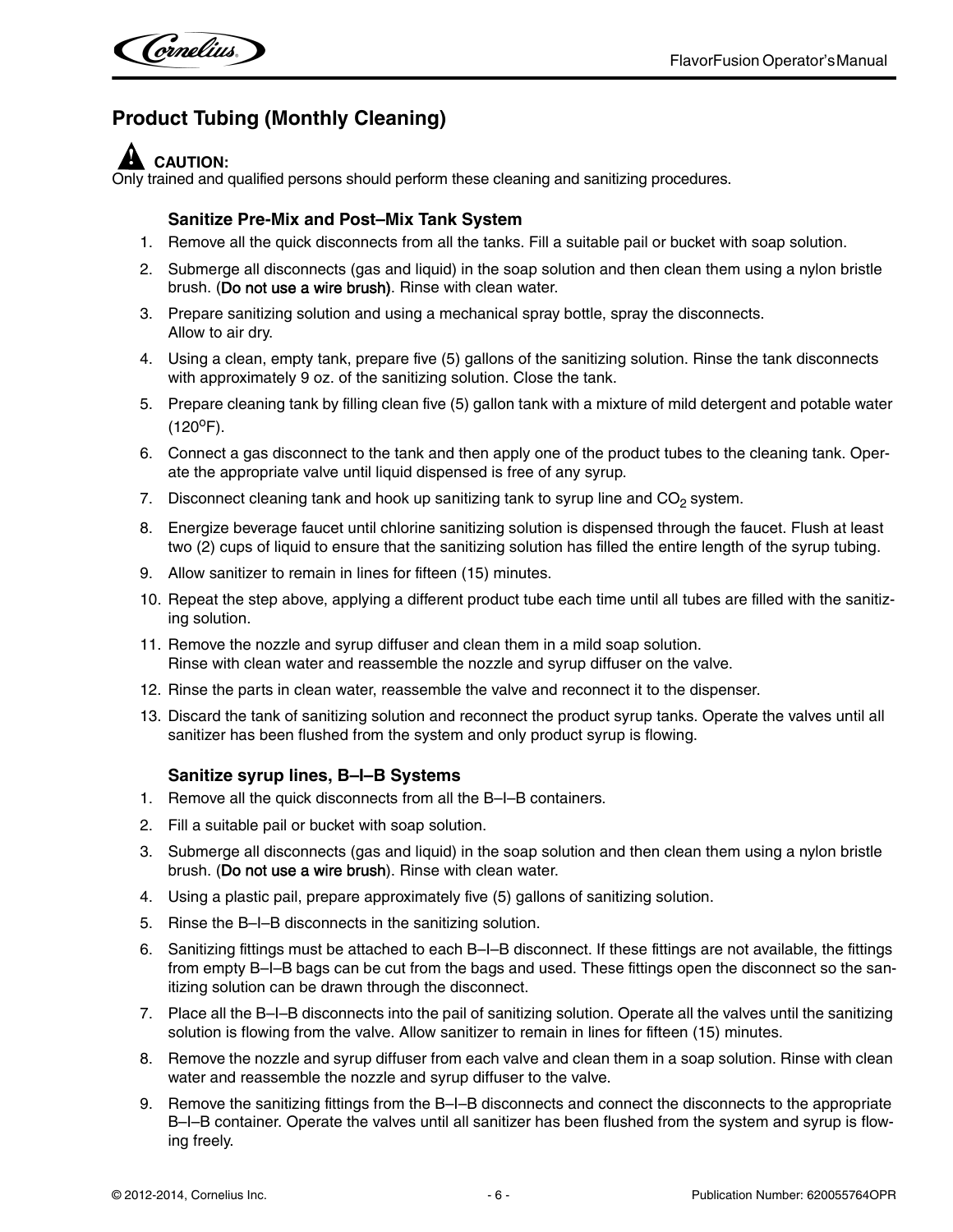Cornelius.

### <span id="page-10-0"></span>**Replenishing CO<sub>2</sub> Supply (As Required)**

NOTE: When indicator on the 1800-psi gage is in the shaded ("change CO<sub>2</sub> cylinder") portion of the dial, **CO2 cylinder is almost empty and should be changed.**

- 1. Fully close (clockwise) the  $CO<sub>2</sub>$  cylinder valve.
- 2. Slowly loosen the  $CO<sub>2</sub>$  regulator assembly coupling nut allowing  $CO<sub>2</sub>$  pressure to escape, then remove the regulator assembly from the empty  $CO<sub>2</sub>$  cylinder.
- 3. Unfasten safety chain and remove the empty  $CO<sub>2</sub>$  cylinder.

### **! WARNING:**

 $\overline{10}$  avoid personnel injury and/or property damage, always secure the CO<sub>2</sub> cylinder with a safety chain to prevent it from falling over. Should the valve become accidently damaged or broken off, a CO<sub>2</sub> regulator can cause serious personnel injury or death could occur.

- 4. Position the full  $CO<sub>2</sub>$  cylinder and secure with a safety chain.
- 5. Make sure gasket is in place inside the  $CO<sub>2</sub>$  regulator assembly coupling nut, then install the regulator assembly on the  $CO<sub>2</sub>$  cylinder.
- 6. Open (counterclockwise) the  $CO<sub>2</sub>$  cylinder valve slightly to allow the lines to slowly fill with gas, then open the valve fully to back-seat the valve (back-seating the valve prevents gas leakage around the valve shaft).
- 7. Check  $CO<sub>2</sub>$  connections for leaks. Tighten any loose connections.

#### <span id="page-10-1"></span>**Cleaning Dispense Nozzle Components (Daily Cleaning)**

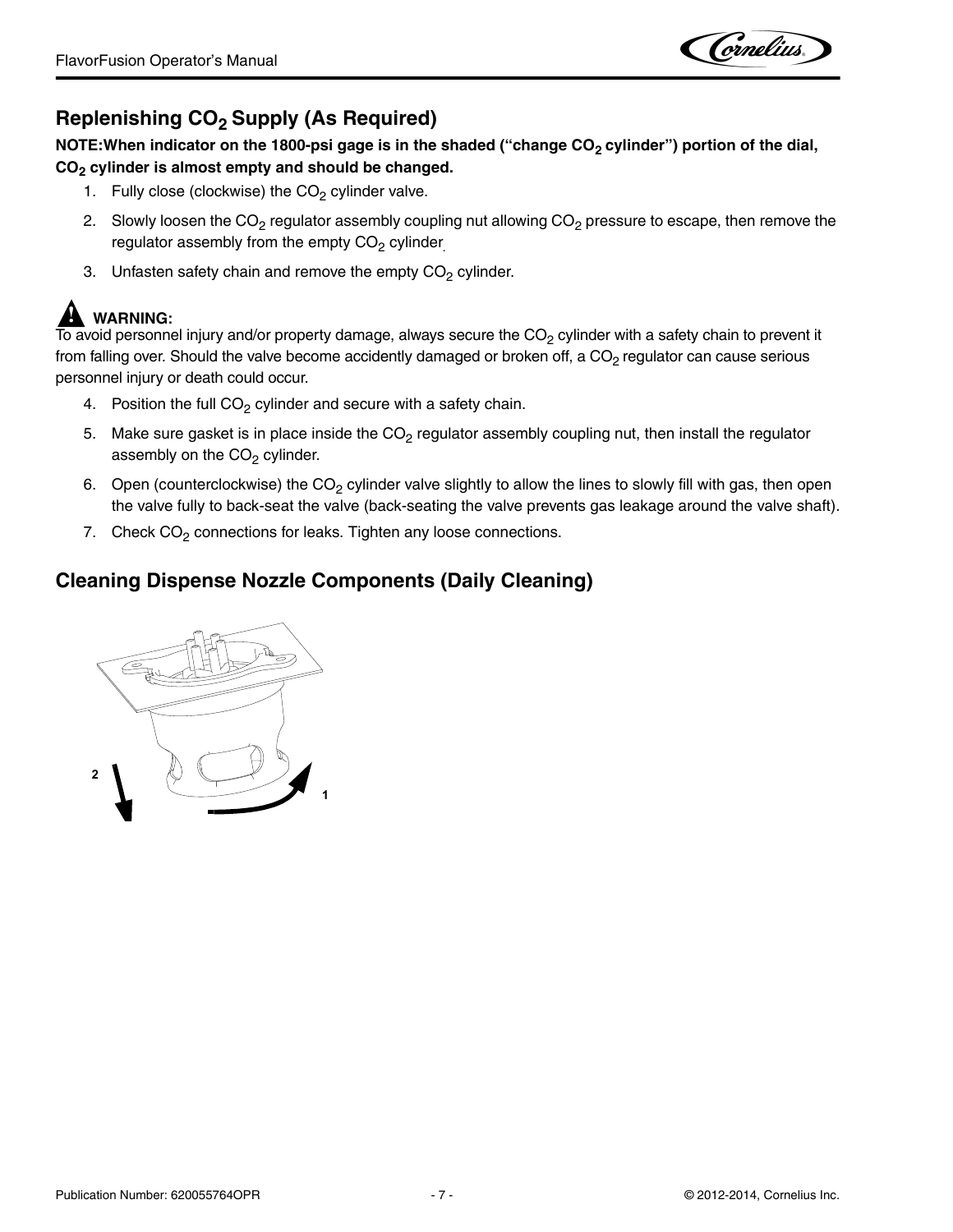

#### <span id="page-11-0"></span>**Brand Nozzle**

- 1. Remove Outer Nozzle from unit by rotating counterclockwise and pulling downward.
- 2. Remove the Inner Diffuser by pulling downward.

## **! CAUTION:**

The Diffuser must be removed by Pulling stright down. Do not twist this components as twisting may cause damage to the unit.

- 3. Wash the Inner Diffuser and Nozzle Outer in warm water.
- 4. With a clean towel and warm water, wipe down the Nozzle Base.
- 5. Replace the Inner Diffuser by aligning the ports and pushing upwards.
- 6. Replace the Outer Nozzle by pushing upwards while rotating clockwise until both clips engage.

#### <span id="page-11-1"></span>**Bonus Nozzle**

- 1. Remove Outer Nozzle from unit by rotating counterclockwise and pulling downward.
- 2. Wash Nozzle Outer in warm water.
- 3. With a clean towel and warm water, wipe down the Nozzle Base.
- 4. Replace the Outer Nozzle by pushing upwards while rotating clockwise until both clips engage. **Nozzle Base**

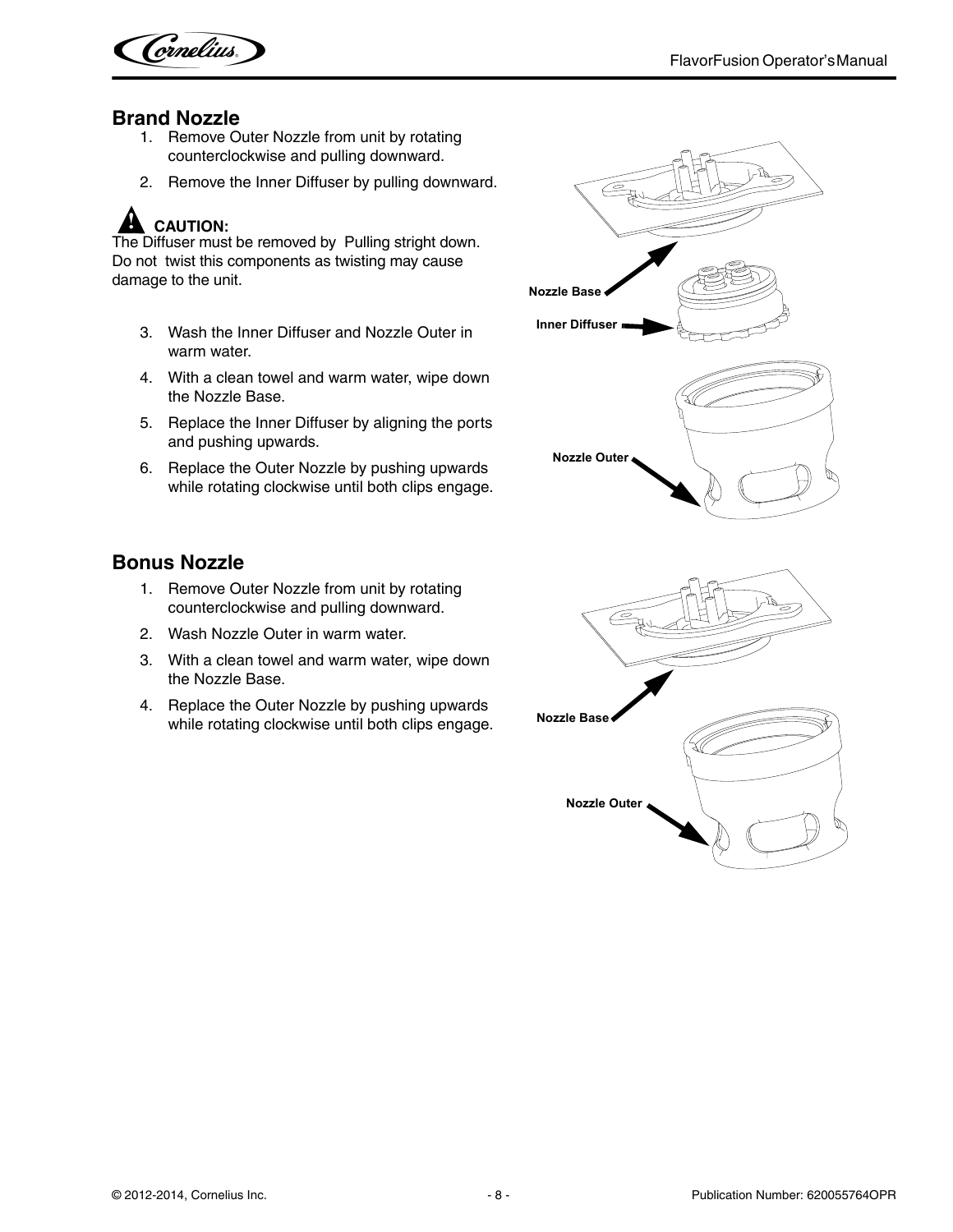Cornelius.

# **MAINTENANCE**

<span id="page-12-0"></span>The following dispenser maintenance should be performed at the intervals indicated:

## <span id="page-12-1"></span>**DAILY (OR AS REQUIRED)**

- 1. Remove foreign material from vending area drip tray to prevent drain blockage.
- 2. Clean vending area. Check for proper water drainage from the vending area drip tray.

### <span id="page-12-2"></span>**Checking CO2 Supply**

Make sure  $CO_2$  cylinder regulator assembly 1800-psi gage indicator is not in shaded ("change  $CO_2$  cylinder") portion of the dial. If so, the  $CO<sub>2</sub>$  cylinder is almost empty and must be replaced.

#### <span id="page-12-3"></span>**Checking for CO2 and water leak**

Check the Unit for  $CO<sub>2</sub>$  and water leaks and if found, call a qualified Service Person to repair as necessary.

#### <span id="page-12-4"></span>**MONTHLY**

Clean and sanitize the hopper interior and beverage system, if applicable (see CLEANING INSTRUCTIONS).

## <span id="page-12-5"></span>**YEARLY**

#### <span id="page-12-6"></span>**Water Pump Maintenance (or after water system disruption)**

The water pump water strainer screen and the liquid dual check valve must be inspected and cleaned at least once a year under normal circumstances and after any water system disruption (plumbing work, earthquake, etc.). Call a qualified Service Person to inspect and clean the strainer screen and the liquid dual check valve.

### <span id="page-12-7"></span>**Cleaning CO<sub>2</sub> Gas Check Valve**

The  $CO<sub>2</sub>$  gas check valve, located on the carbonated water tank, must be inspected and serviced at least once a year under normal conditions and after any CO<sub>2</sub> system servicing disruption. Call a qualified Service Person to inspect and clean the  $CO<sub>2</sub>$  gas check valve.